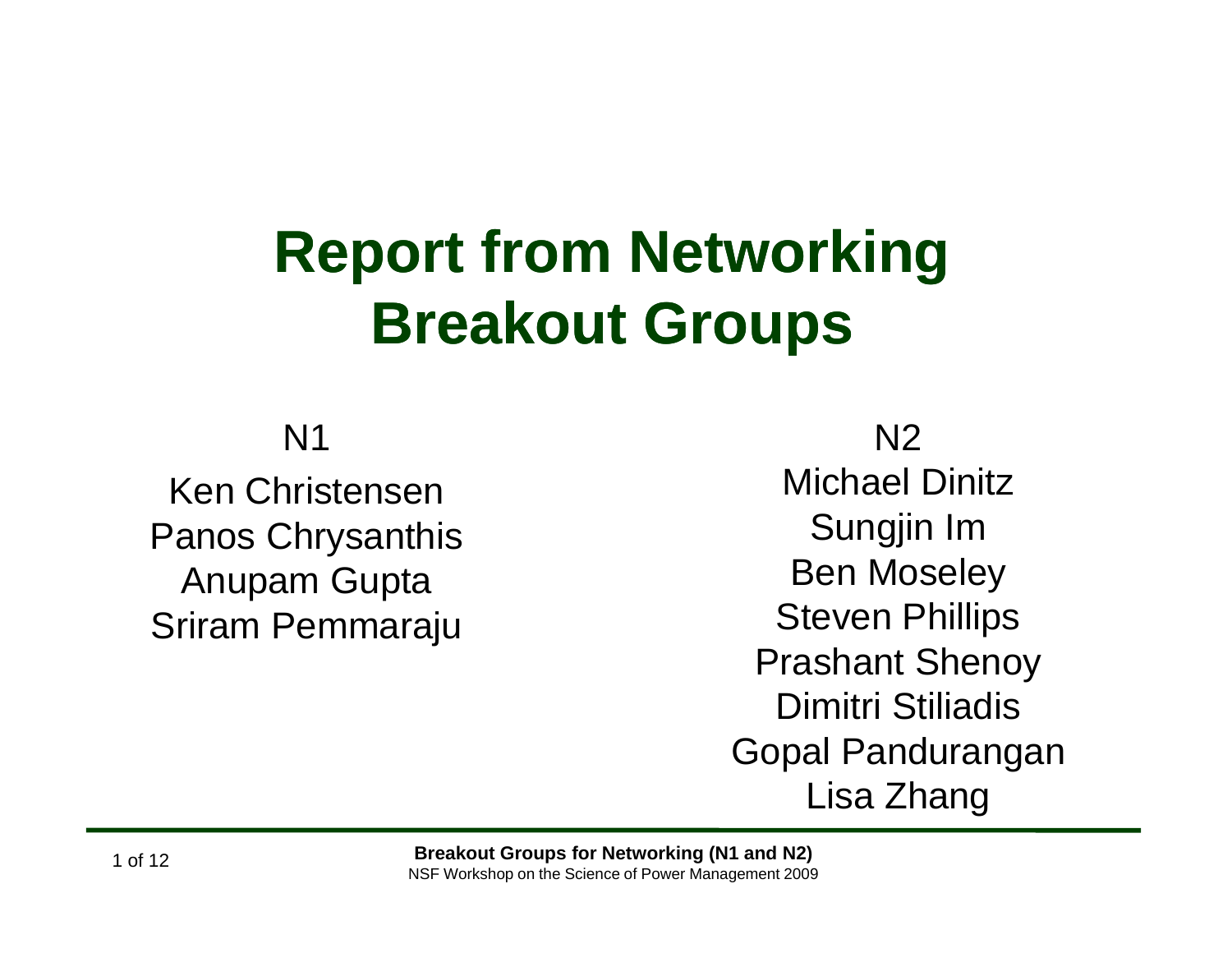# **What is our mandate?**

#### **Reducing energy use "of" ICT or can it include "by" ICT?**

- Sensor networks are very useful for "by" ICT energy savings
- We think it is fair to discuss "by" ICT if it has network issues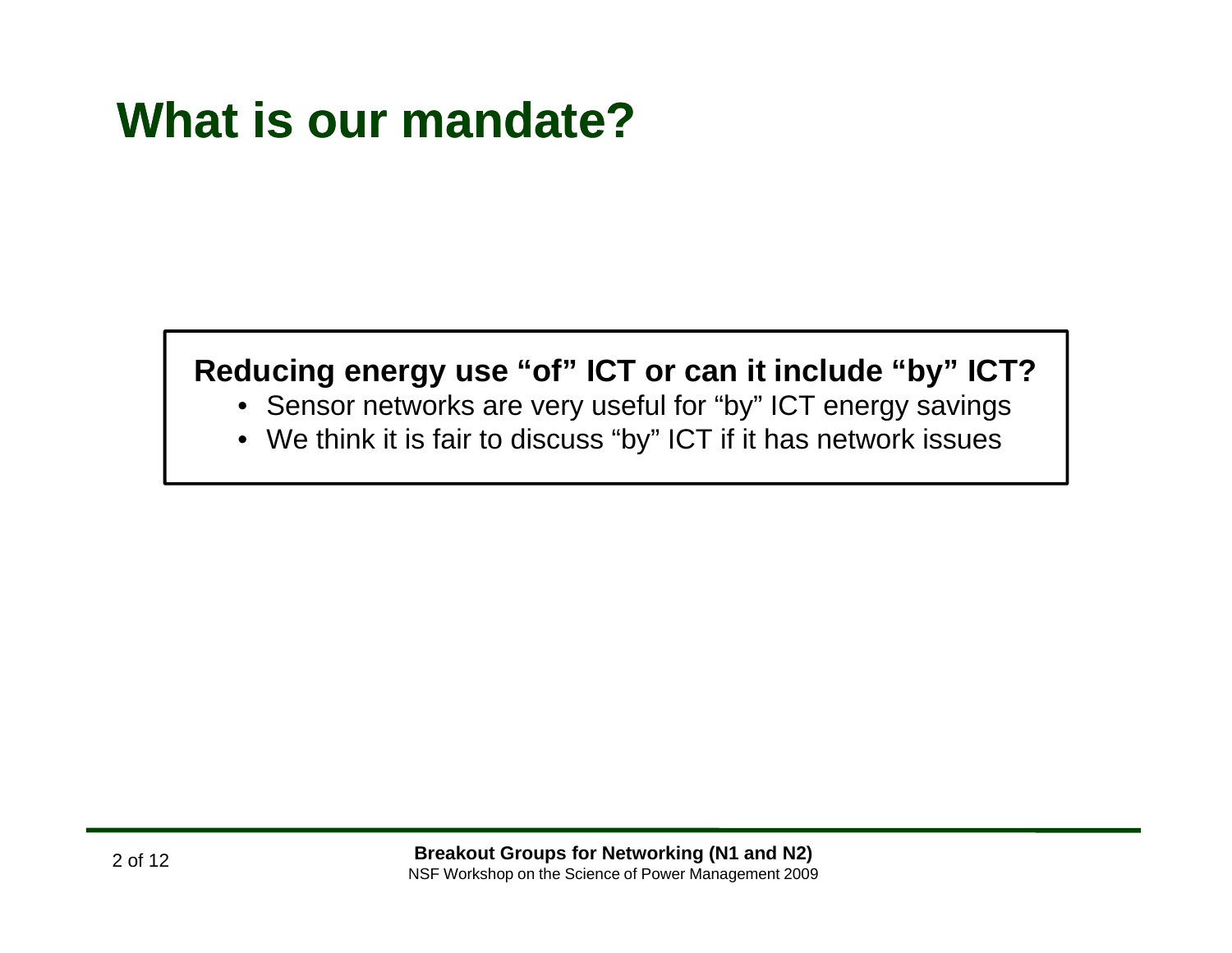# **Topics**

- **Problems**
- **Directions**
- **Thoughts towards <sup>a</sup> science**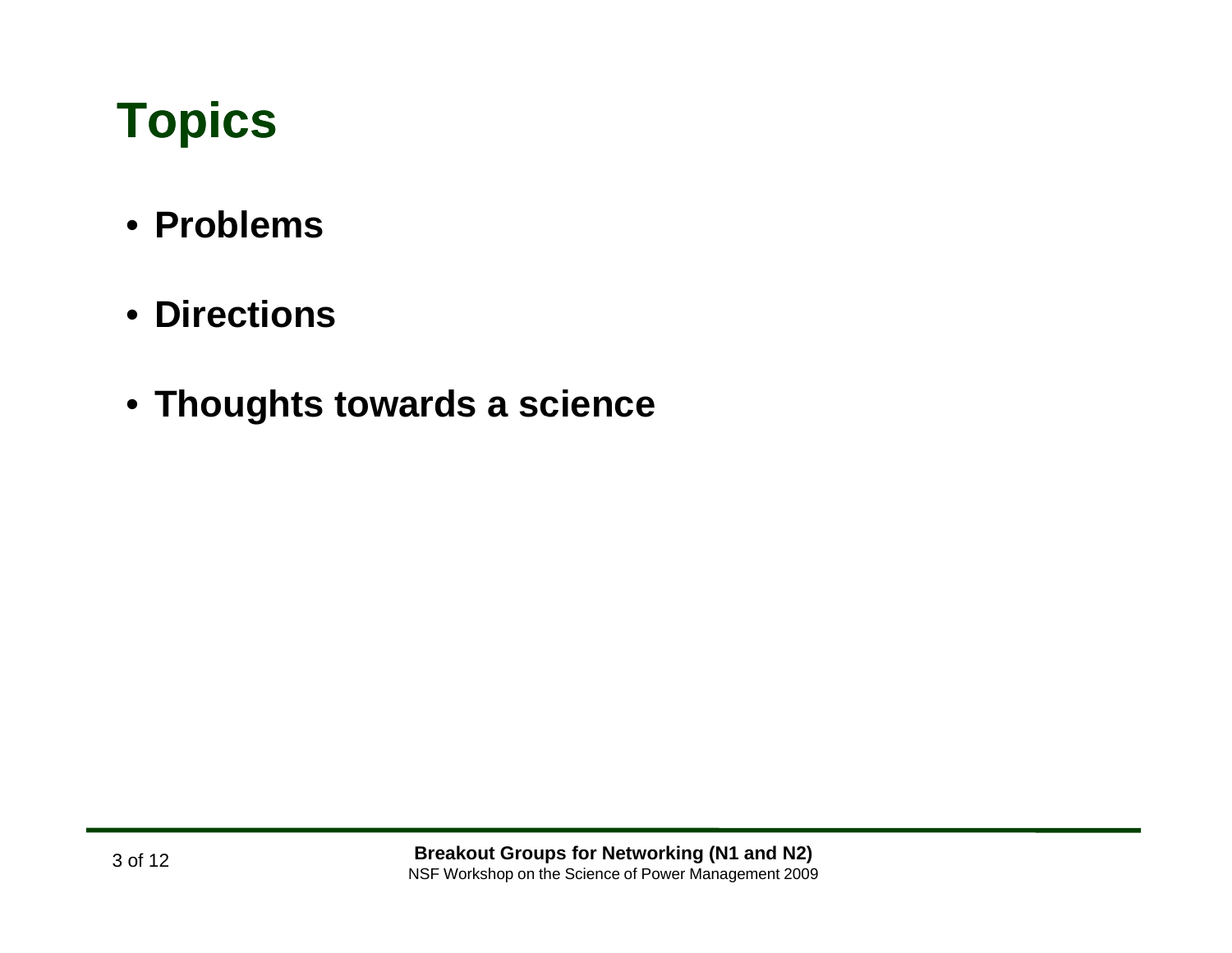## **Problems**

#### **Need to address interdependency of power and performance**

- **How to do energy efficient data acquisition (sensor nets)? energy** o Applies to extending battery life
- **How to provide <sup>a</sup> service when <sup>a</sup> lot of nodes are asleep?** o Applies also to subcomponents asleep within a system

#### **Key issue:**

- **Communication is expensive (wireless, sensors)** o Can we live in an inconsistent world?
	- o Can do approximate queries that fall within an application
		- tolerance or granularity?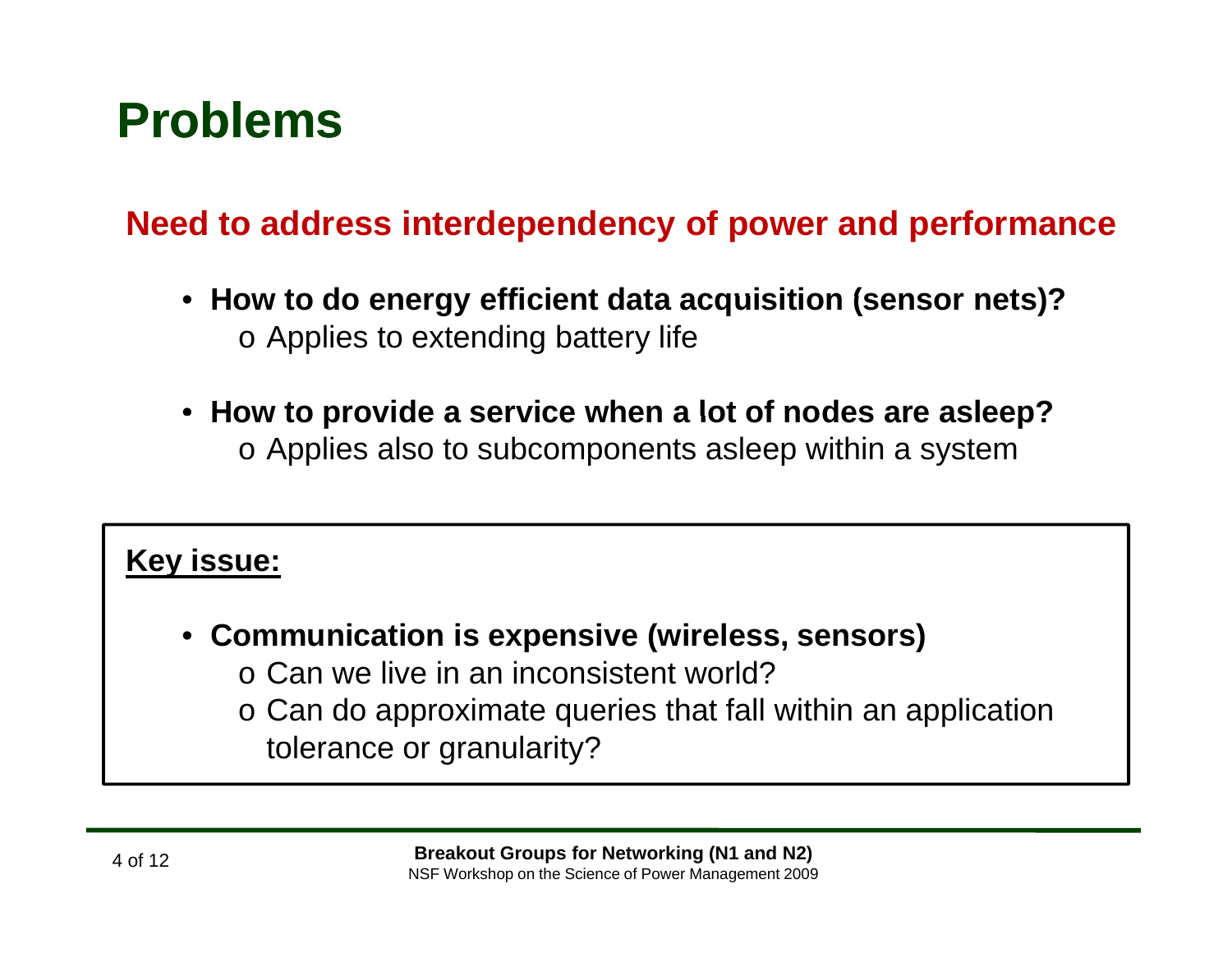### **Need new ways of designing networks including protocols #1**

- **Current protocols not designed for energy efficiency**
	- o For example, keep-alives are expensive
	- o Protocols designed from clean slate
		- $\circ$  Get away from keep-alives
		- o Get away from device-specific hacks
		- o Redesign end-to-end protocols that can deal with
			- components that go into standby mode

#### **Key issue:**

- **Need to define energy metrics**
	- Joules / byte may be too simplistic
	- • Metrics in the networks: what would be network architecture to optimize power?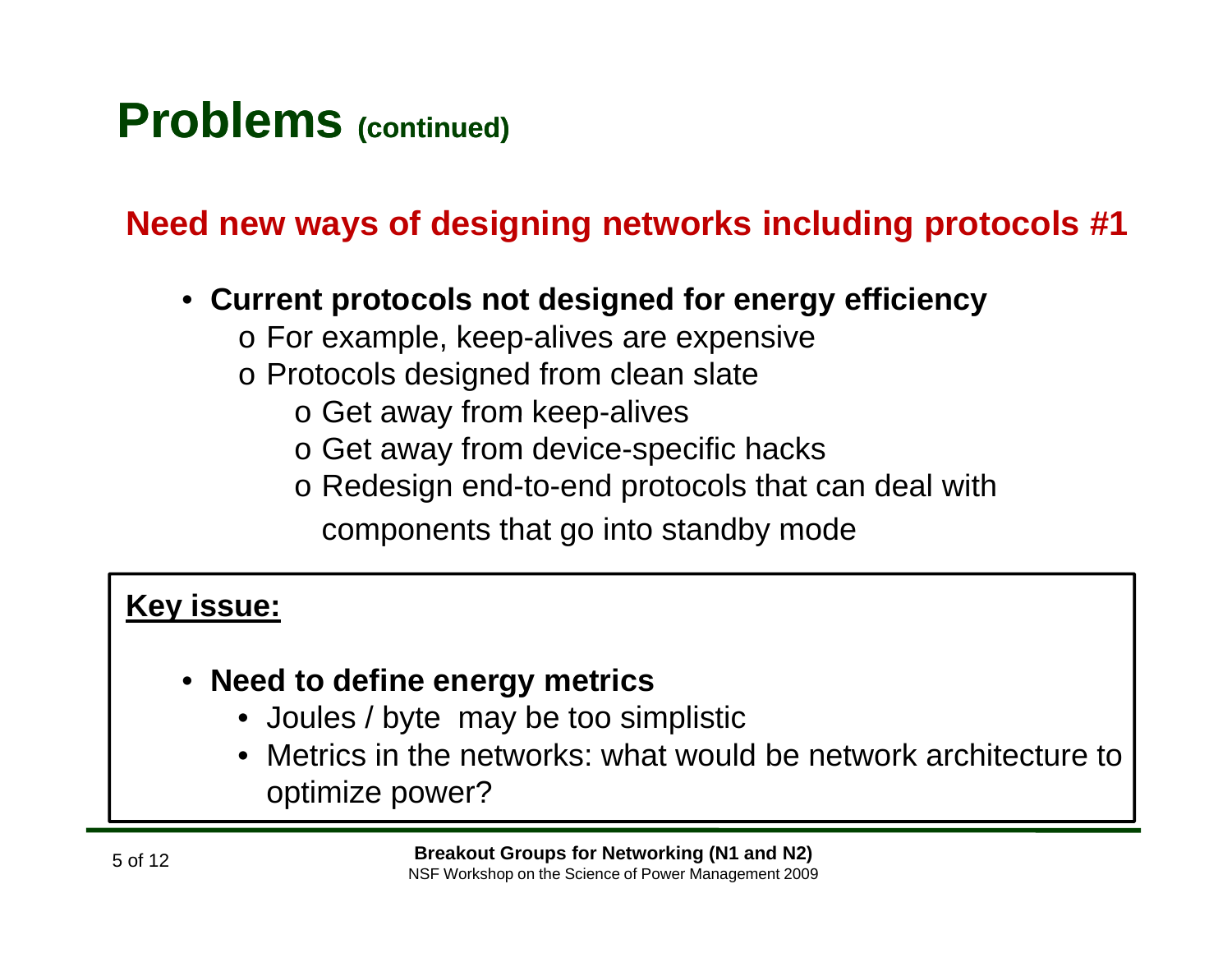**Need new ways of designing networks including protocols #2**

#### • **Cross layer and system optimization optimization**

- o Computation versus communications trade-offs
- o Latency versus energy trade-offs
- $\circ$  Send power to me, or bits to me?

#### **Key issue:**

• **Hidden energy costs are unknown**

o Simply put, need to know what inputs to use for models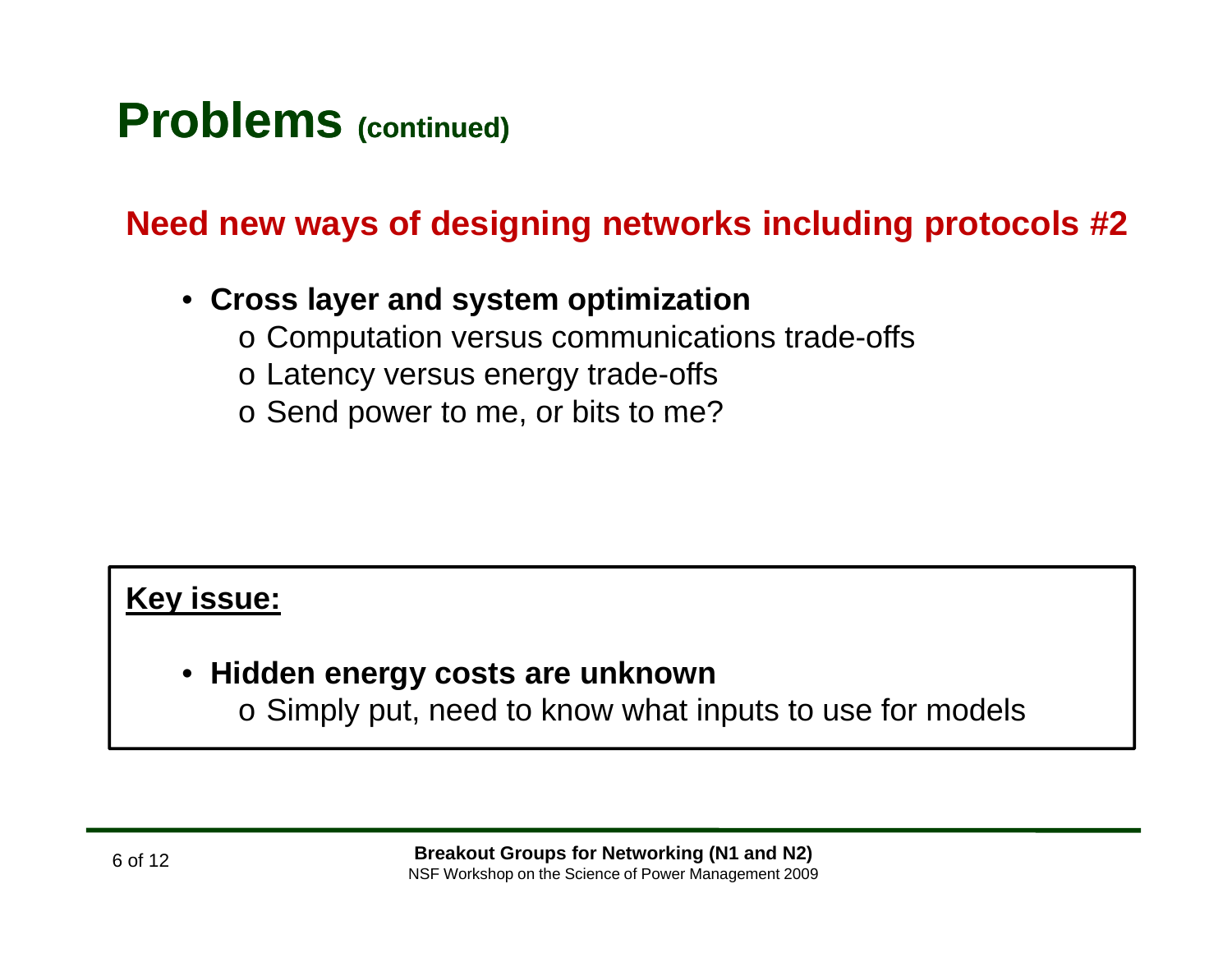**Need new ways for energy-aware network design and traffic engineering**

- **Are we better off using 50% of processing power 100% of time or 100% of processing power 50% the time?**
	- o Question arises in many contexts: multicore, data centers, etc
	- $\circ$  Answer depends on many things...
		- o For example, relationship between processing power and energy consumption
- o **Can we design chips/processors that have "optimal optimal" processing-energy relation?**

o Design process in iterations.

#### **Key issue:**

- **Need to understand energy-performance models gy p**
- **New combinatorial optimization problem**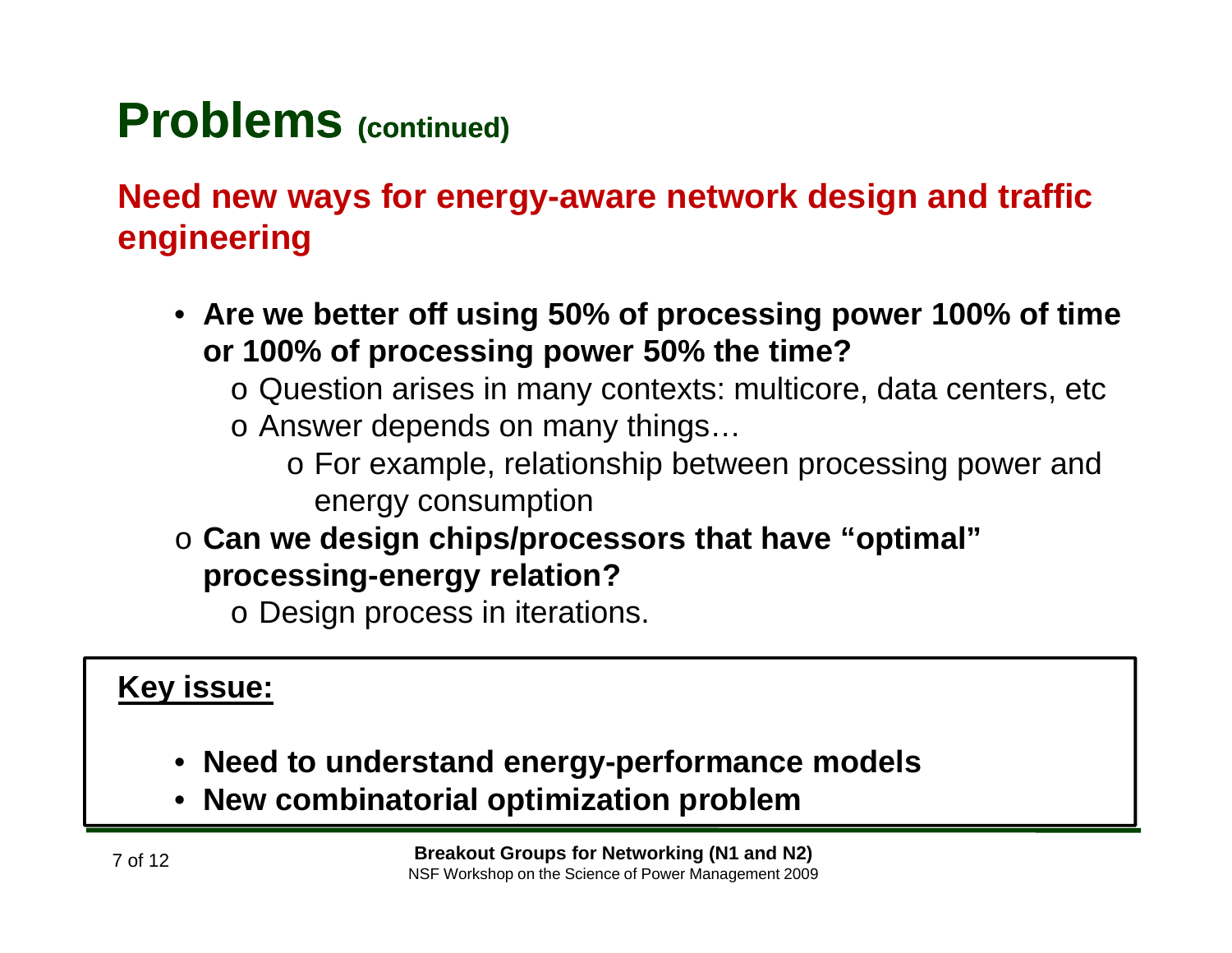#### **Need to be able to do a cost-benefit analysis**

- **Again hidden costs need to be known Again…**
- **Could allow for a game theoretic approach**  $\circ$  For example, nodes automatically take action as appropriate

**Common theme**

• **Might support a more collaborative approach**  $\circ$  Avoid one-to-one, notion of "recycle bits"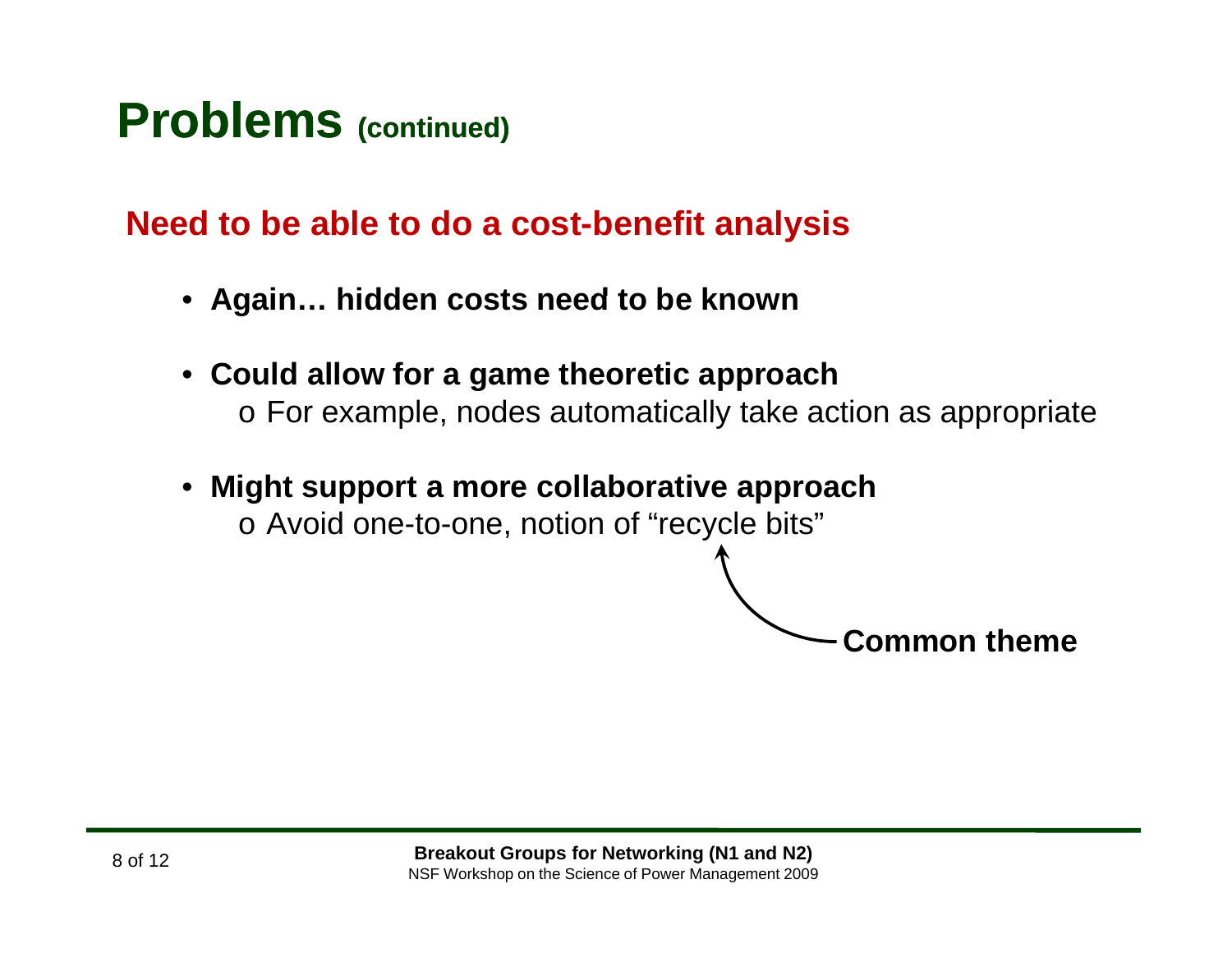#### **Need to also consider…**

• **User interfaces**

o How to make stuff work energy smart

• **Regulatory / Economic / Social Behavior issues**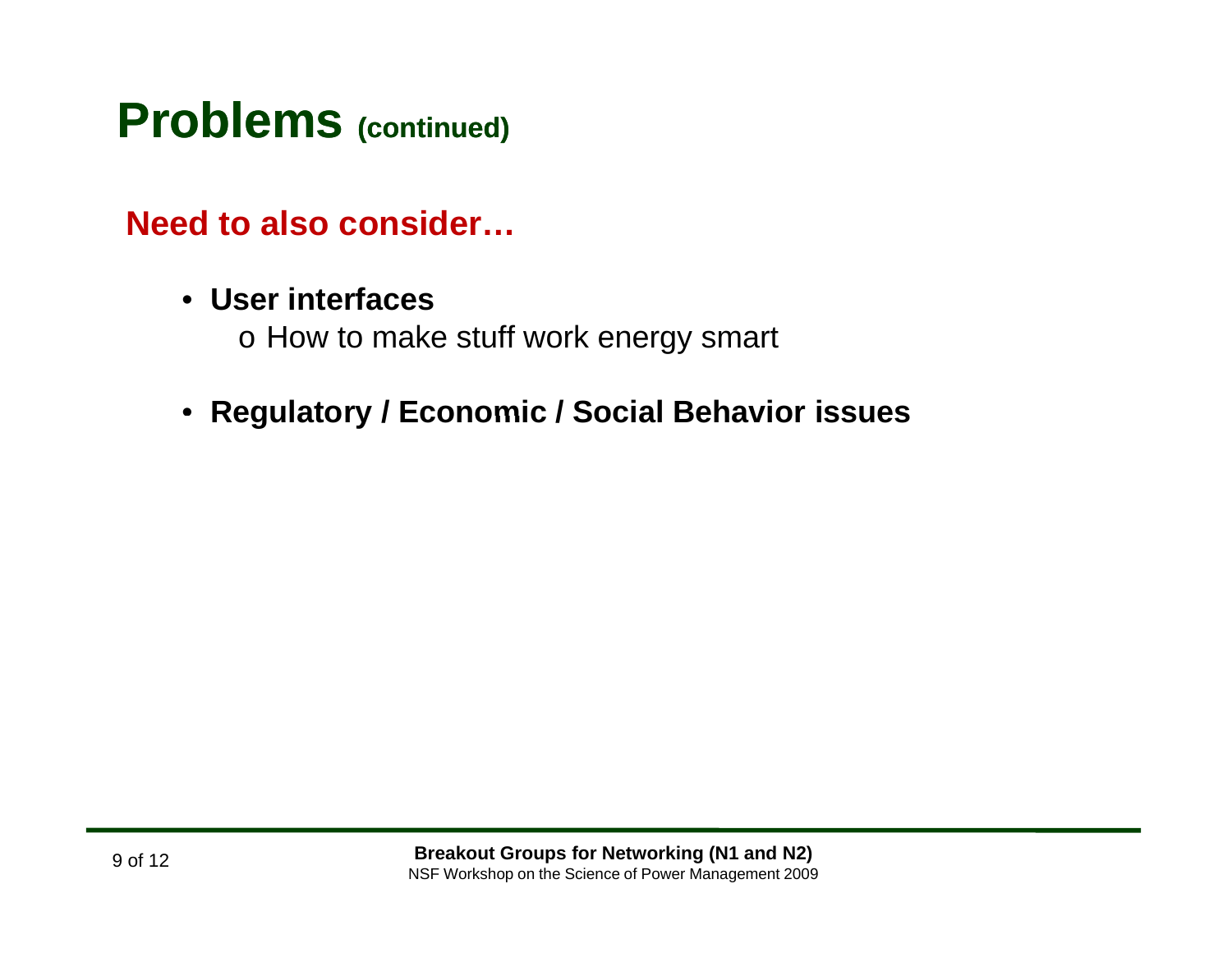**Foundations for wireless/sensor/battery powered networks**

- **Energy complexity as a metric**
- **Capacity of a wireless network and its relationship to power**
- $\bullet$  $\bullet\,$  Models need to strike a balance between tractability and **applicability to real world.**
- **Multi-radio platform and the use of heterogeneous radios to radio save energy**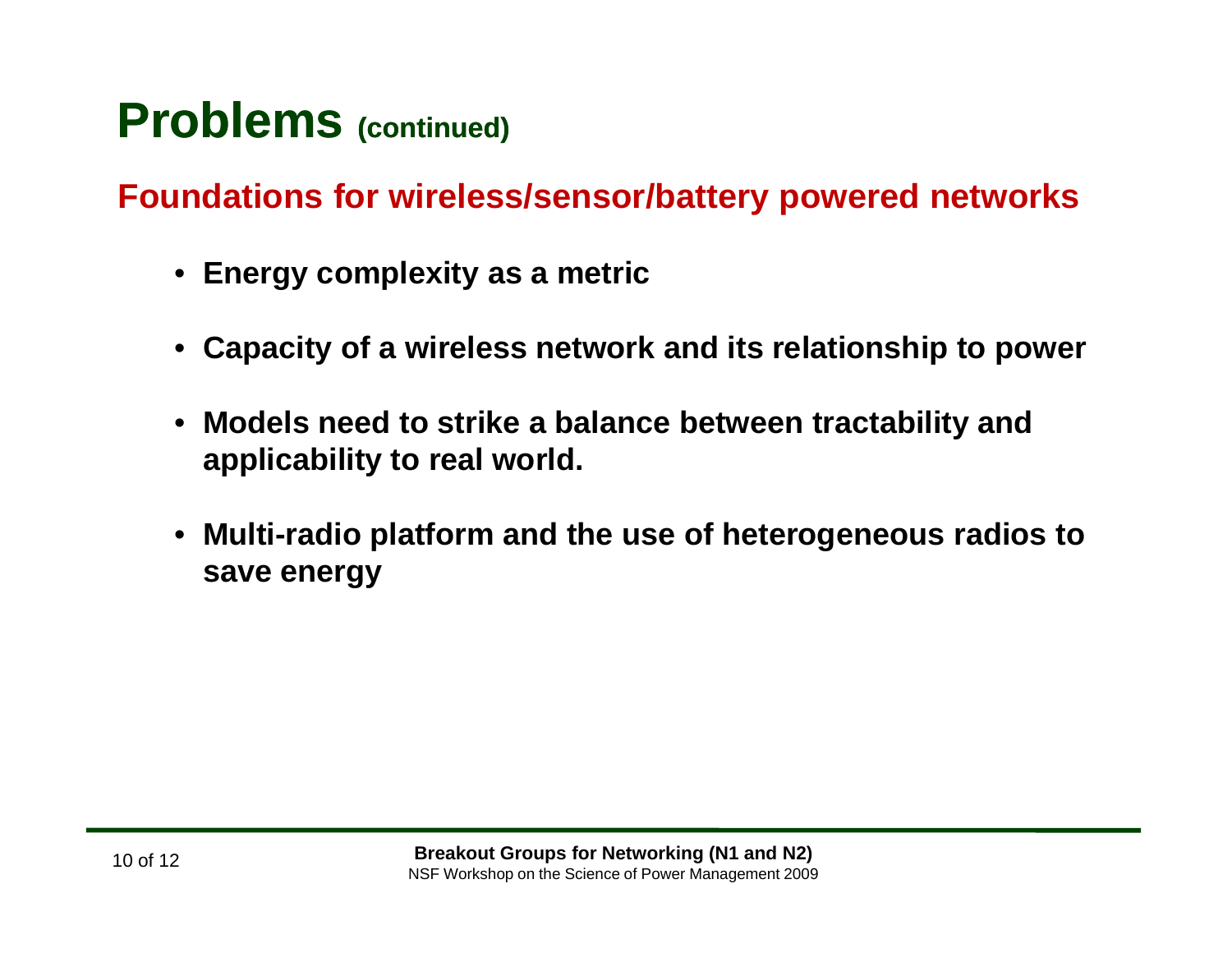# **Directions**

### **A direction is tools and formal models to study trade-offs**

- **Experimental test beds are being built and made available built** o For example, sensorLab at Harvard
- **Simulation models exist for sensor networks** o For example, TOSSIM at Berkeley
- **Some previous work has been done in formal models**
	- o To study performance-energy trade-offs
	- o Some examples were noted
- **New formal techniques need to be defined** o For example, would communicating FSMs work?